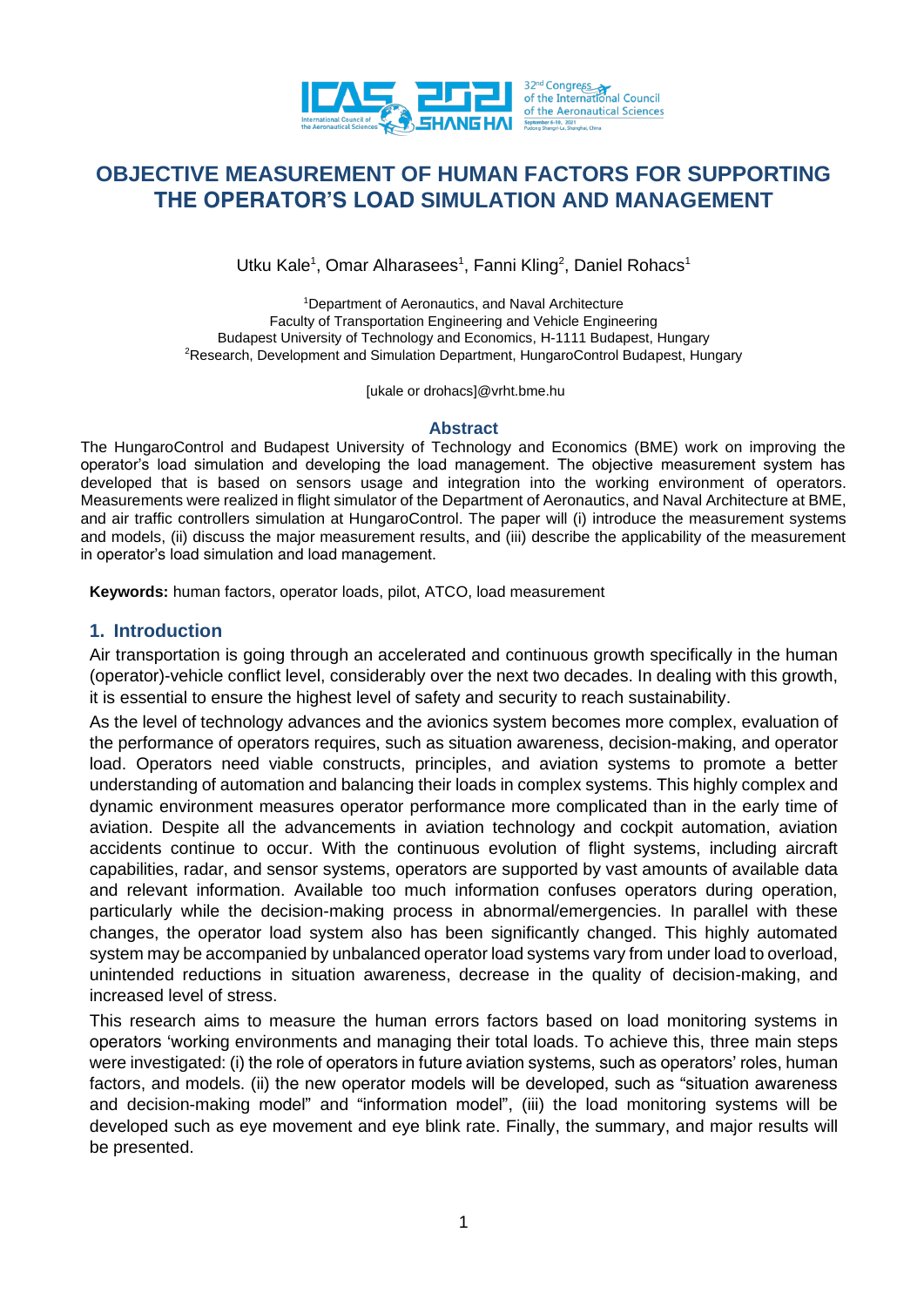#### **2. Human Factors in Aviation**

The human factor is the study of the relationship between (i) humans (body and mind), (ii) human beings and systems, human beings and technology, and (iv) human beings and working environment by focusing on improving efficiency, productivity, safety and security to minimize human errors. Within the context of aviation, studies include the interactions and effects among operators, their working environments, equipment, and systems. The field of human factors dates back to World War II in the area of aviation, and its importance has grown increasingly up until today. Human factors in aviation deal with operator performance, behavior, abilities, limitation, stress, anxiety, fatigue, cognitive loads (work, task, information, communication, and mental load), and culture. It is necessary to manage human aviation factors and their effects on flight crews and among others, in order to reduce operator mistakes. Human factor awareness in aviation is critical to optimize the fit between operators and the systems in which they work in order to improve safety, security, and performance. Aircraft accidents and incidents almost always result from a series of events, each of which is a combination or interaction of several factors. An example might be when an aircraft accident was made to avionic causes, severe weather, and unbalanced operator load. As in most aircraft accidents involving humans and systems, there were a number of human errors that caused severe air disasters. According to Boeing [1] today, approximately eighty per cent of aircraft accidents were caused by operator error, and the other twenty per cent is mainly due to mechanical failure and weather-related flying conditions. Back in the early days of aviation, it was the reverse, close to eighty per cent of aircraft accidents were caused by the machine and the other twenty per cent were caused by operator error (Figure1).



Figure 1- Causes of Accidents (Blue: Machine Causes, Bordo: Human Causes- data taken from [1])

Petersen [4] is among many who believes that human error is the fundamental cause behind all accidents. Human error is now the primary risk to flight safety (Civil Aviation Authority - CAA [5]). Accident investigations have been shown that human factors could be divided into three groups depending on their origins.

Figure 2 shows that operator interactions get more critical over the years. Today, this means that over time situation awareness, decision-making process and operators' total loads become the main driver. There is a change in focus and priorities of human factors in aviation over time: human workload in aviation became a priority between the 1940s and 1970s. From the 1970s through the 1990s, situation awareness received the highest focus. With continually changing aviation technology, organizational safety and as well as supervision of human mistakes were the main driver from the 1990s through the 2010s.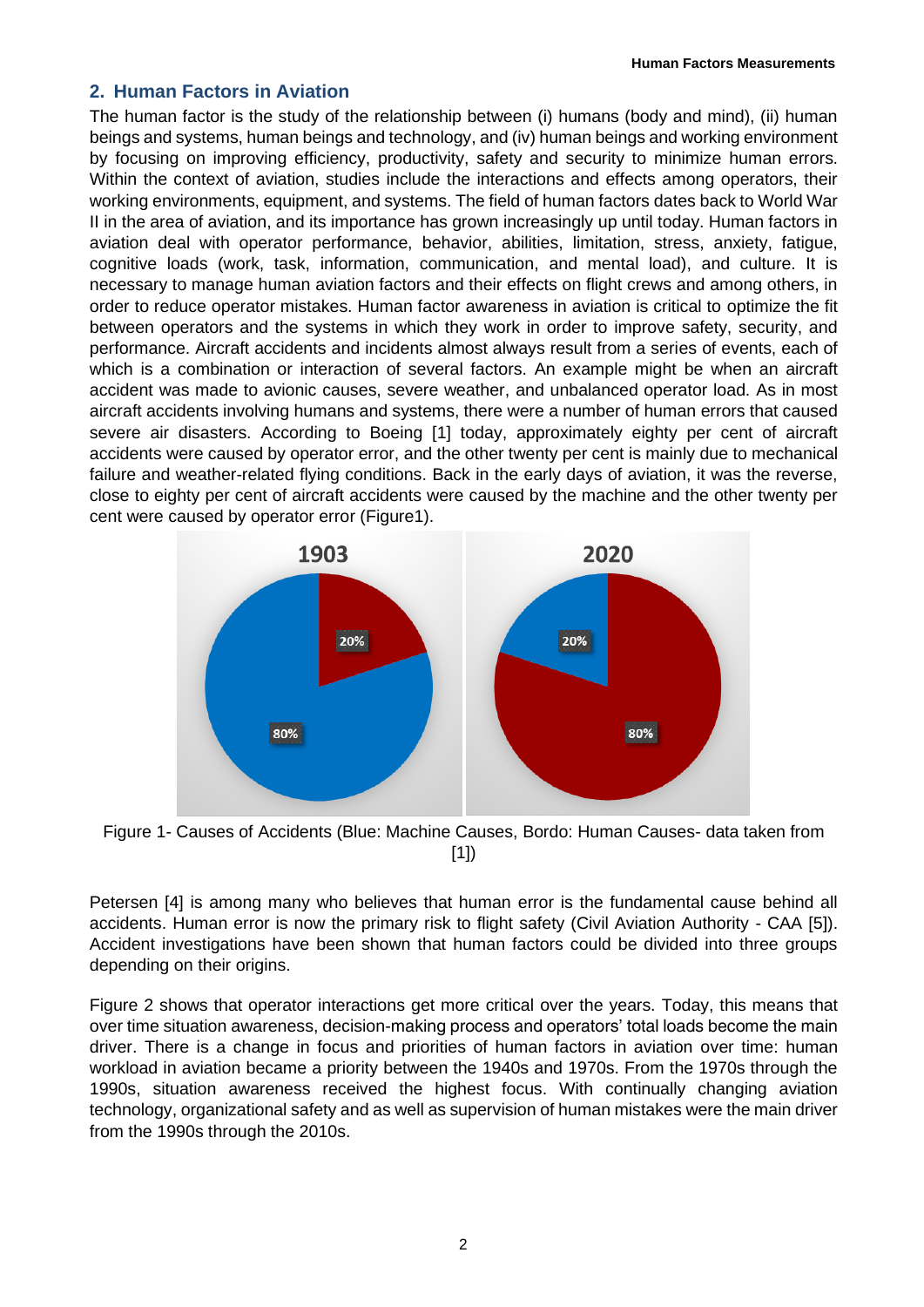| 1940-1970            | 1970-1990                                     | 1990-2010                                                                                     | 2010-2020                                                                                                                        | $2020$ -to the<br>present                                                                  |
|----------------------|-----------------------------------------------|-----------------------------------------------------------------------------------------------|----------------------------------------------------------------------------------------------------------------------------------|--------------------------------------------------------------------------------------------|
| Reducing<br>Workload | <b>Increasing</b><br>Situational<br>Awareness | Continuous<br>Promotion of<br>Organisational<br>Safety and<br>Supervision of<br>Human Errors. | Reducing<br>Mental Load<br>and<br>Information<br>Load,<br>Improving<br>Decision<br>Making and<br>Supervision of<br>Human Errors. | Decreasing<br>Communication<br>Load of<br>Operators and<br>Supervision of<br>Human Errors. |

Figure 2- Human Factor Priorities evolved over time (the data partly taken from [2] and recreated and improved by the current researcher [3])

From the 2010s to 2020, mental load and information load, and operator decision-making process have been a driver. From 2020 to the present time, operator communication load, mental load, and information load are the main focus.

# **3. Human (Operator) Load Models**

### 3.1 Situation Awareness Model

Many previous researches focused on different approaches for the operator model specifically situation awareness and decision-making model, and information model. In aviation, most safety issues are resulted from a lack of situation awareness and are attributed as the cause of negative safety outcomes. For decades, loss of situation awareness (SA) has been cited as the cause of accidents attributable to human error in operators [6]; [7]. Benton J. Underwood can give one of the earliest references to the situation awareness concept in his classic book of "Psychological Research" [8]. However, situation awareness did not receive enough attention until its use in military communities necessitated an operational definition. The first sign of the development of the situation awareness construct by Endsley [9], and other researchers such as [10]; [11]. Now, many scientific descriptions can be found in this field [12]; [13]; [14], and [9]. Endsley defined situation awareness as "perception of the elements in the environment within a volume of time and space, the comprehension of their meaning, and the projection of their status in the near future" [15]. Endsley [9] suggested a component model where a simulation-based tool was developed, known as the Situation Awareness Global Assessment Technique (SAGAT). This tool was used to measure the situation awareness of pilots [16]. Taylor [13] proposed measuring situation awareness using a somewhat similar method known as the Situation Awareness Rating Technique (SART). Figure 3 provides a model of the role of "situation awareness" in the decision process adapted from Endsley [6].

Situation awareness is affected by environmental factors, individual characteristics, workload, and pre-conceptions and objectives. In this model, situation awareness contains three different levels: (i) Level 1 is the critical factors in the environments, (ii) Level 2 is, understanding what those factors mean, and (iii) Level 3 is, understanding what will happen with the system soon. This model was one of the well-used models up to date and clearly described situation awareness and its connections well.

However, situation awareness factors and the type of problems are continuously changing in parallel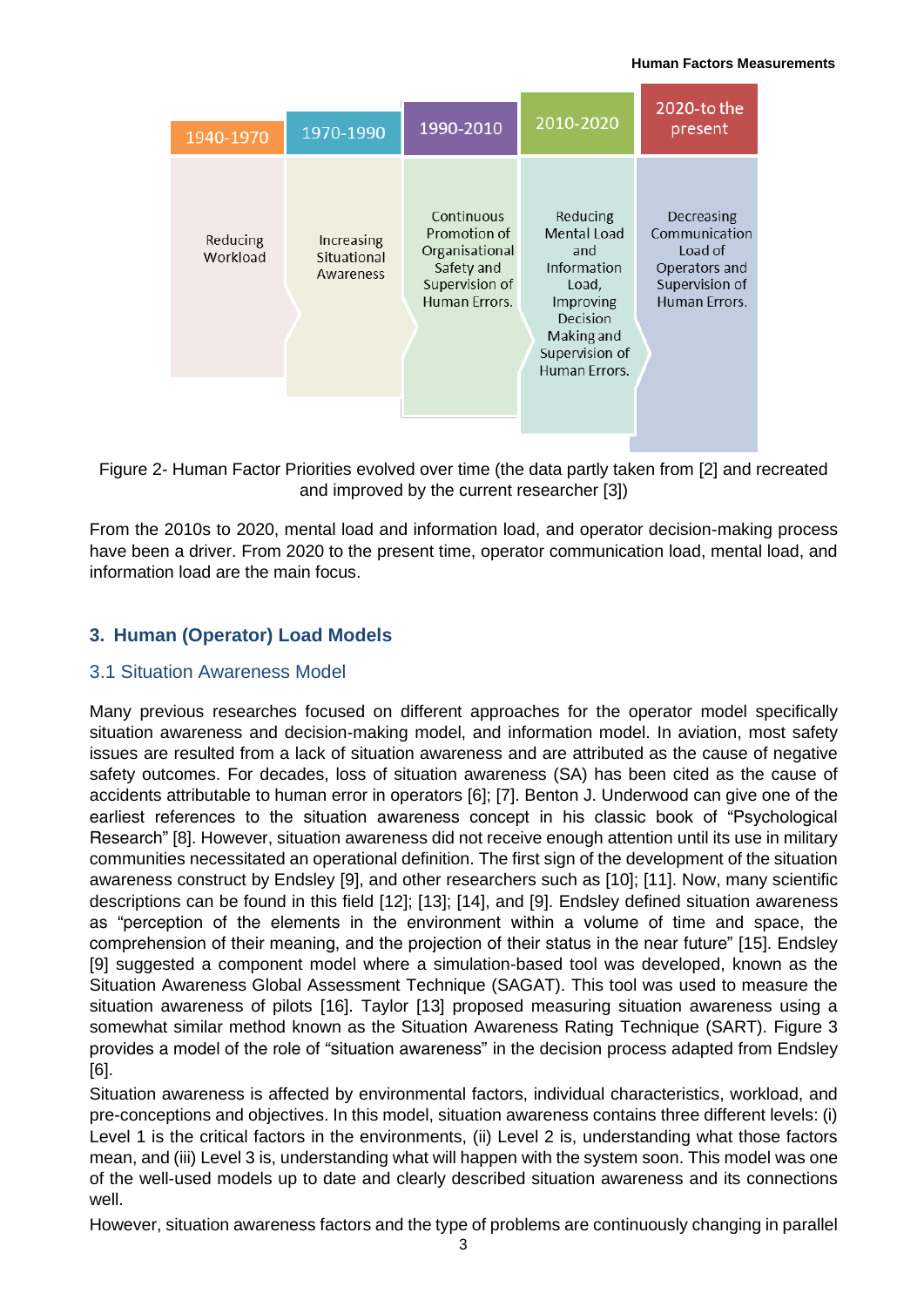to the rapid technological changes. With the current aviation systems, automation has been altered the role of operators from active control to passive monitoring. Due to this change, the workload of operators tends to balance with some of the tasks that rely on automation; however, on the other hand, operators have been started to receive high information and mental load. The Endsley "Situation Awareness Model" was improved upon, by the current researcher, by including the "Present Situation", total load systems and as well as extending the "Task/System Factors" and "Individual Factors". This situation awareness model allows researchers to evaluate and determine the most appropriate actions according to the stipulated objectives.



Figure 3- Role of situation awareness in the decision process presented by Endsley [15]

The NASA Task Load Index (NASA-TLX) is a multi-dimensional rating procedure that provides an overall workload score based on a weighted average of ratings on six subscales: Mental Demands, Physical Demands, Temporal Demands, Own Performance, Effort, and Frustration [17]. In the dynamic flight environment, the decision-making process of operators is highly dependent on situation awareness. Operators use subjective decisions [18]; namely, they apply subjective situation awareness, situation analysis, and decision process in aircraft controls. Firstly, the level and type of problem need to be defined, and after they must choose the best solution from a set of available resources (methods or technologies). Resources can be divided into two categories: (i) "active resources" which can be related to aviation systems such as finance, information, materials, and (ii) "passive resources" which can be connected to operators such as physical, psycho-physiological behaviors, and possibilities of subjects. Subjects (system operators) can develop their active resources or competencies with theoretical studies and practical lessons [19]; [20]. However, the ability to choose and use the right resources in optimal time is highly dependent on (i) information support, (ii) tacit knowledge, (iii) way of thinking, and (iv) skills of the subject. Such decisions are the results of subjective analysis. Secondly, operators make a decision on control after evaluation of the flight situation awareness.

### 3.2 Information Load Model

The quality of the decision depends on the available information of the operator. The aircraft conventional control systems including "operators in the loop" are called active endogenous systems, because the operators react actively to real situations evaluated by them, and their solutions origin from their minds, from the nervous system. Over the past years, there has been much talk about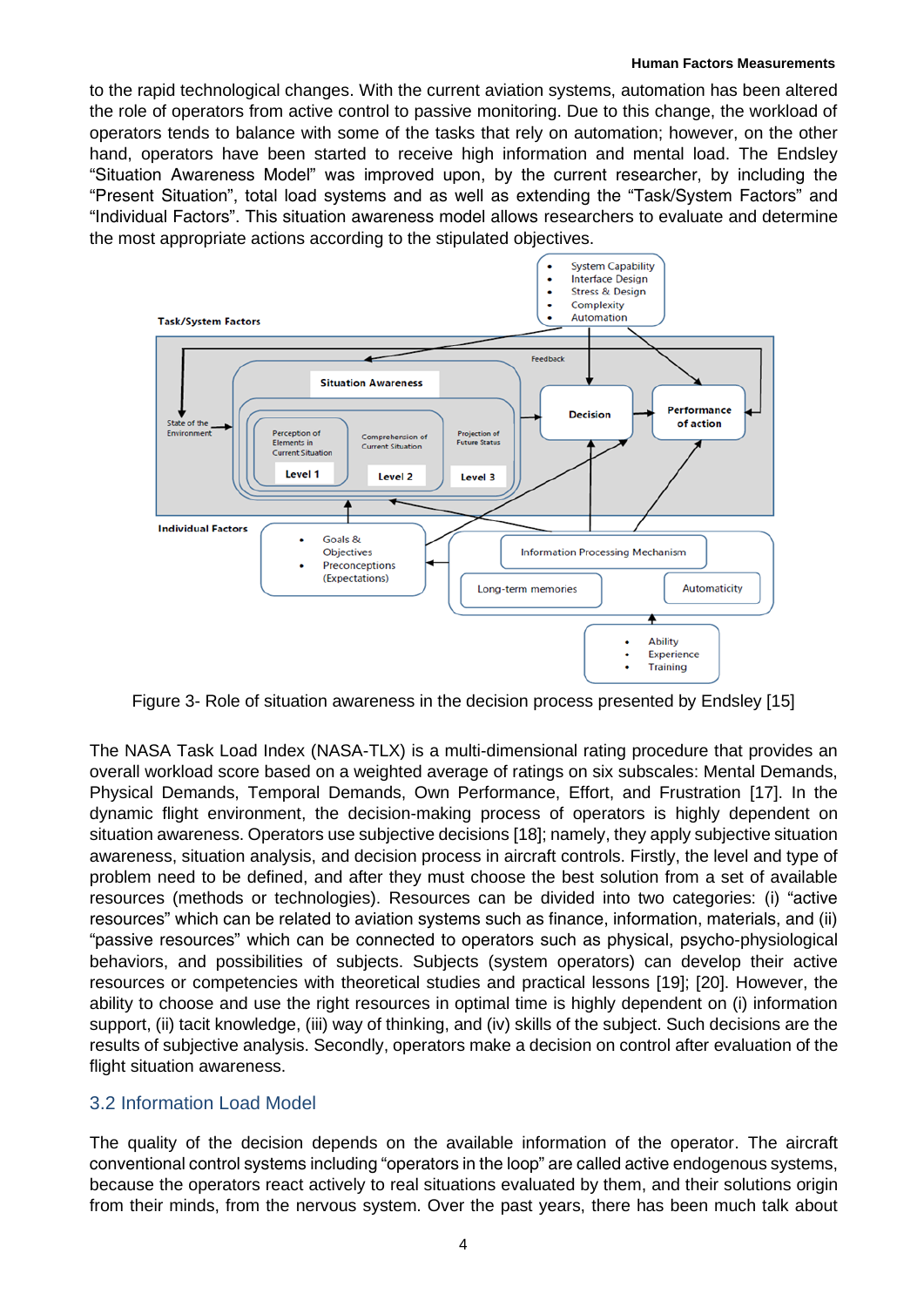operator workload. The operator workload plays an essential role in the flight environment, and most of the operator errors and performance decrements can result from causes beyond a loss of situation awareness and overload. The workload can be defined in a variety of ways. The various definitions and theories of workload agree on the statement that workload is an interaction between the operator and their tasks. Thus, elements of the task and characteristics of the operator are contributors to workload. According to Huey and Wickens [12], the workload of operators contributes in a complex circumstance (cockpit and ATCOs workstation) from four factors: (i) performance criteria, (ii) task structure, (iii) human system interface, and (iv) individual factors. According to his statement, operators are under pressure because they are expected to perform high with minimum errors. Multitasking, the complexity of tasks and information, and time pressure can be addressed such factors that lead to increase workload. Individual factors, such as tacit knowledge, stress level, and experience of operators, have the potential to overload. According to Huey and Wickens [12], all the load systems were included in the calculation of workload. Sarno and Wickens [21] state that the main contributor to operator workload is task load. Moreover, Watson et al. [22] have a similar statement that task difficulty has a significant influence on operator workload. Numerous researchers have reported that mental workload is a crucial factor in determining operator performance in the working environment. Most of the previous researchers were tried to calculate workload in connection with operators' tasks and mental conditions. However, due to rapid technological changes in aviation technology, operators receive too much and partly not harmonized information from different sources than the early days of aviation. These changes have introduced a new type of operator load system, namely information load.

According to a study by Endsley [6], eight per cent of them involving human error could be linked to issues with situational awareness. In an abnormal or emergency situation, flight safety does not only depend on available information, but the whole picture including space, time, tacit knowledge, experience, and loads of operators on the emergency situation plays the central role. Operator training can also be a useful mechanism for improving situational awareness abilities. In order to understand how to monitor and measure a total load of an operator, it is crucial to have a clear understanding of how operators acquire and analyze information for "decision-making" and "performance action". Various studies in the literature try to model human information processing systems such as [23]; [24]; [25]. One of the most recognized and clear explanations of the human information processing model has been given by Wickens [25] (Figure 4). This information model has been framed around five key components: (i) initial sensors (eyes, ears), (ii) perception, (iii) human memory (working and long-term memory), (iv) decision and response selection, and (v) response and execution.



Figure 4- The human information processing model presented by Wickens [25]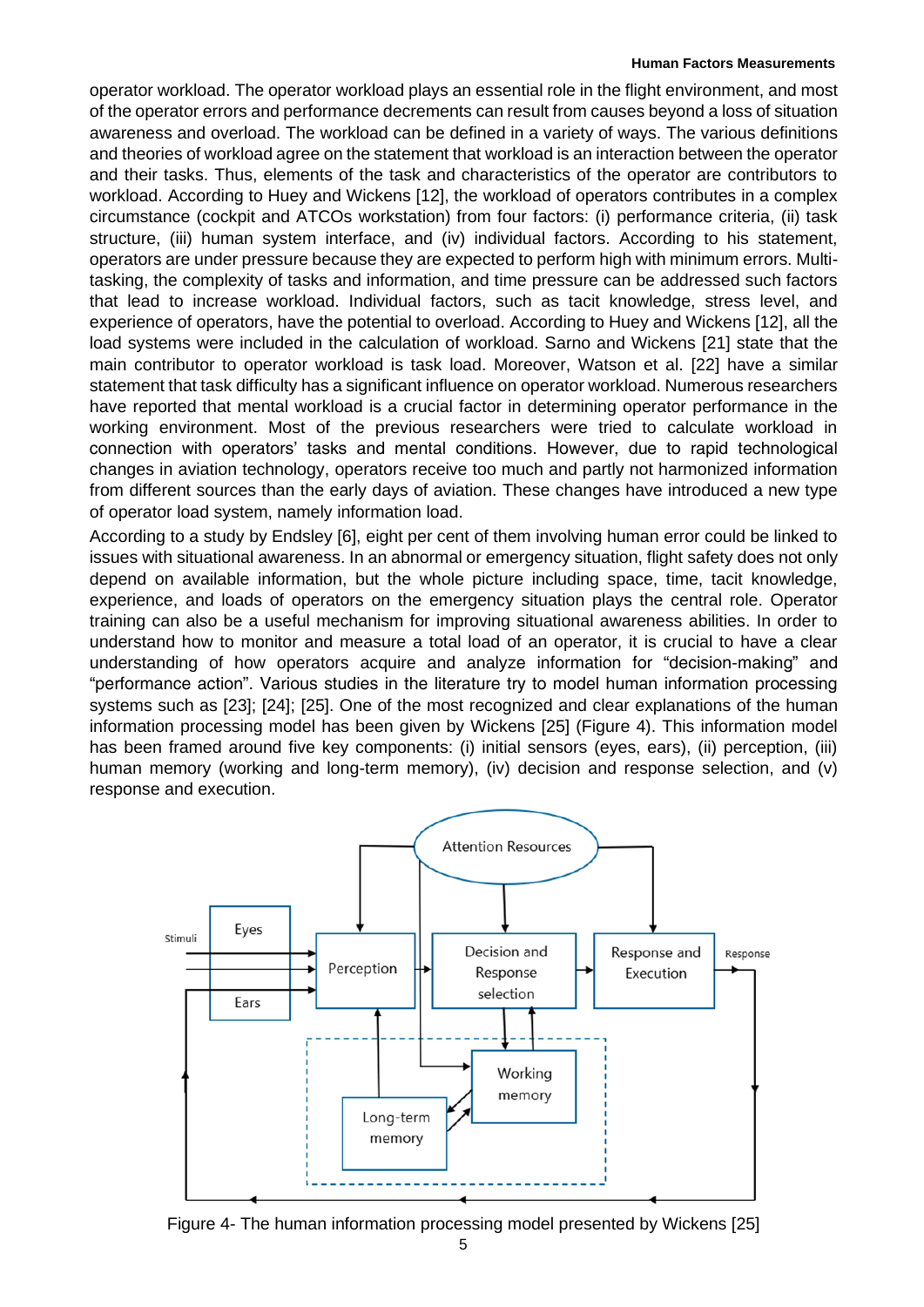According to this model, as shown in Figure 4, the start point of the information process is the initial sensors, namely the eyes and ears. The human brain then processes the detected information. Working memory is a short-term (recent) memory that maintains some amount of information in mind to enable its manipulation for further information processing while long-term memory is used for storing information and knowledge. The processed incoming information can be temporarily stored and manipulated in the working memory for supporting the human decision-making process. This stage can be described as "main thinking" according to Wickens [25] and also connected with longterm memory where information and knowledge can be stored for more extended periods of time. The most appropriate response, finally, can be executed, and respectively, the decision can be made in the last stage. This information model of Wickens was adapted to operators by the current researcher. There are several essential factors, directly or indirectly involved with the decisionmaking process of the operator in their working environment, such as the degree of attention, situation awareness, psychological conditions, experience, tacit knowledge, and skill.

### **4. Measurement and Results**

Developing an objective measurement system is based on five groups of indicators. (i) Measuring the supporting information (like traffic complexity, defined type of sectorisation in case of air traffic control, type of aircraft and its controllability, meteorological conditions, etc.) give information on task load as inputs. (ii) Measuring the situation recognition and situation awareness includes the time delay in recognition of the changes in situations, understanding and selecting the required actions, deconflicting, and so on, more or less evaluate the workload. It is depending on the information load, too. (iii) Distance measurements, as eye movement, eye blink rate, and eye-tracking are implemented for estimating the work and mental condition. For example, attention dissipation or changes in eye characters, face blushing, or motion (un)coordination are warning signals for work overload or hard mental load. Finally, (v) measuring or collecting data on results of operator's actions by using the data on flight or aircraft motions, changes in air traffic situations may show the total quality of the operator's work.

### 4.1 Dynamic Sectorization and Airspace Configuration

Nowadays, several international projects are launched, aimed at modernizing the coming air traffic management to cope with the present problems, including, e.g. airspace capacity, efficiency, air traffic complexity, and environment [26]; [27]; [28]; [29]. The SESAR project develops a new method for sector design and airspace configuration. One of the large projects in SESAR deals with the investigation of ATCOs workload management. And one of the possible management when sectors, the airspace is usually divided into smaller regions referred to as sectors, are dynamically changed to make the configuration of the airspace less complex in terms of both its uncontrolled/controlled airspace classification and its international boundaries. This is the so-called "Dynamic Airspace Configuration". Introducing dynamic airspace configuration will significantly decrease total operator load, and the complexity of the overall route structure and airspace system. A special workshop was organized by the Budapest University of Technology and Economics for validation of the exercise performed in the scope of the SESAR program in France. During the workshop, a series of questionnaires were used for the evaluation of the opinions of experts. The current researcher took part in this project in the assessment of results. In the framework of a SESAR project, a concept of dynamic sectorization was developed as well (Figure 5).

The main goals of the project were: (i) balance the sector workload for ensuring safety, (ii) decrease operator total loads, (iii) better use of the availability of airspace, (iv) offer the maximum capacity to the incoming air traffic, (iv) best meet traffic demand at peak times operate with less staff, (vi) reduction in fuel burn and emission, and (vii) minimizing all costs.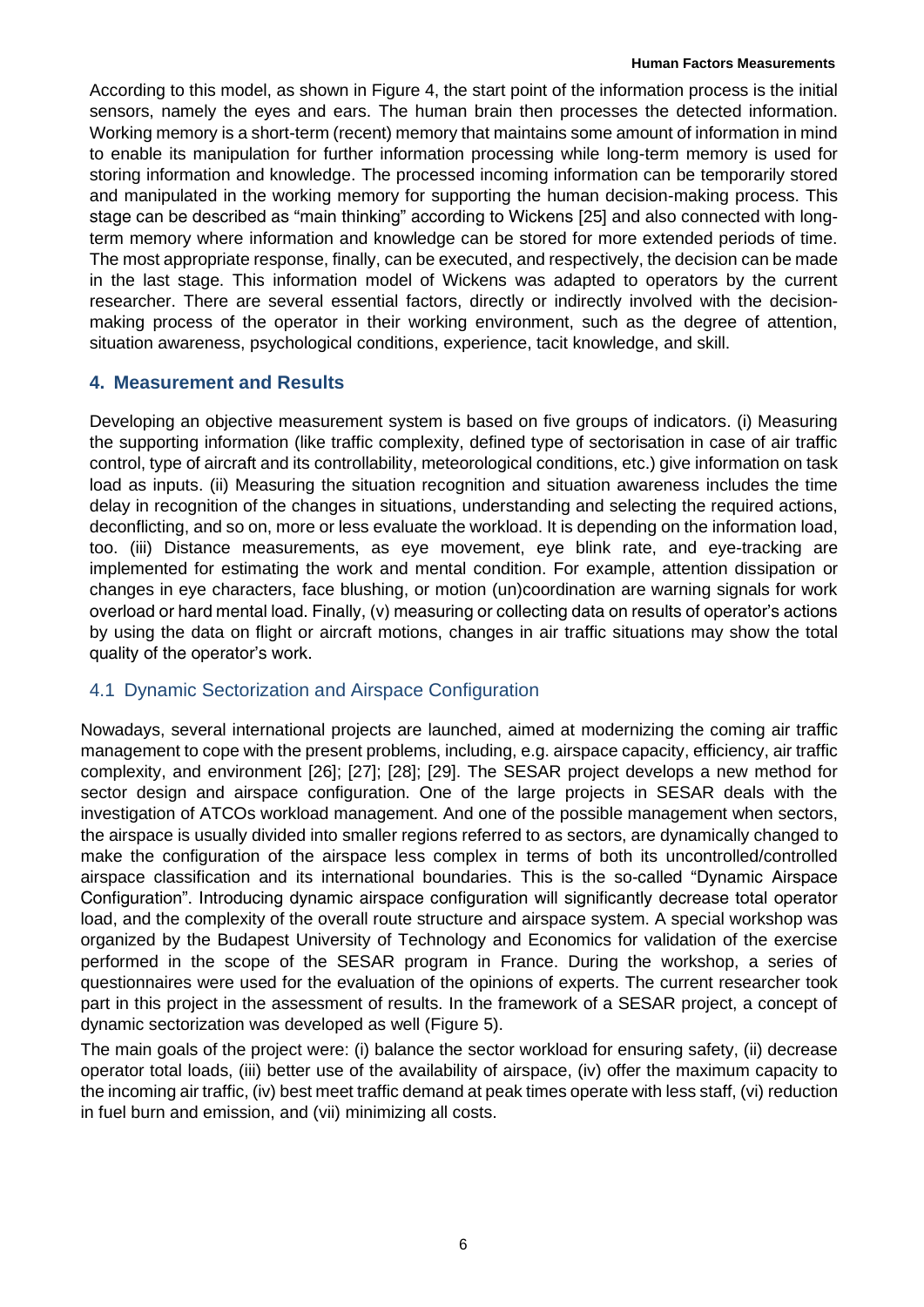

Figure 4- Dynamic sectorization and airspace configuration [39]

As seen in Figure 5, depend on the air traffic complexity, the total airspace can be divided dynamically into small "sectors". The complexity of the traffic has a direct influence on the total load of operators. According to the results, the dynamic sectorization and air space configuration may eliminate the task overload and reduce the actual load by 30-40 per cent [30]. The large size international projects, such as SESAR and Next-Gen, plan to shift aircraft separation task from the ground-based air traffic control to the airborne self-separation, as well as the "situation awareness" and "conflict avoidance" to the aircraft. These two aspects introduce a paradigm change in the ATCOs' roles [31]. Next-Gen envisions [32] the five types of personal roles of the navigation service provider: (i) capacity managers in collaboration with airspace users and flight operators, (ii) flow contingency providers in cooperation with flight operators, (iii) trajectory managers in a collaboration with flight operators, (iv) separation managers (maybe flight crew depending on the airspace and the operation), and (v) automated dissemination to operators and flight crews, flight operation centres, third-party service providers.

# 4.2 Developing New Operator Models

The operator makes decisions every day in many situations where s/he must have a selection of a course of action from among multiple alternatives. The decision-making process of the operator strongly depends on many factors, such as total load systems, mental condition, experience, tacit knowledge, and skills. Unfortunately, some decisions lead to the loss of lives of hundreds of people and have extraordinary economic consequences. On the one hand, the "situation awareness" and "decision-making" is the central element of the model, seen in Figure 6. This figure demonstrates the operator model [33]; [34] developed by adaptation of the well-known and probably the most used model created by Endsley [33]; [9]. According to this model, situation awareness is made at three different levels:

- Level 1. Encompass and awareness of specific critical elements of a situation,
- Level 2. Comprehension of a current situation, integration of that information in the light of operational goals,
- Level 3. An ability to project future states of the systems.

In this model, the situation is evaluated from the "present situation" instead of the state of the environment as defined by Endsley. The "current situation" is continuously changing depending on the environmental effects (such as weather), real air traffic situation (including the individual aircraft performance), operator behaviors or working quality, and applied controls. This operator model is improved, by the current researcher, by including the actual (present) mental condition of operators into the "individual factors" because, in highly automated systems, the role of the psychophysiological state of the operators is increasing. Moreover, another modification in this model is that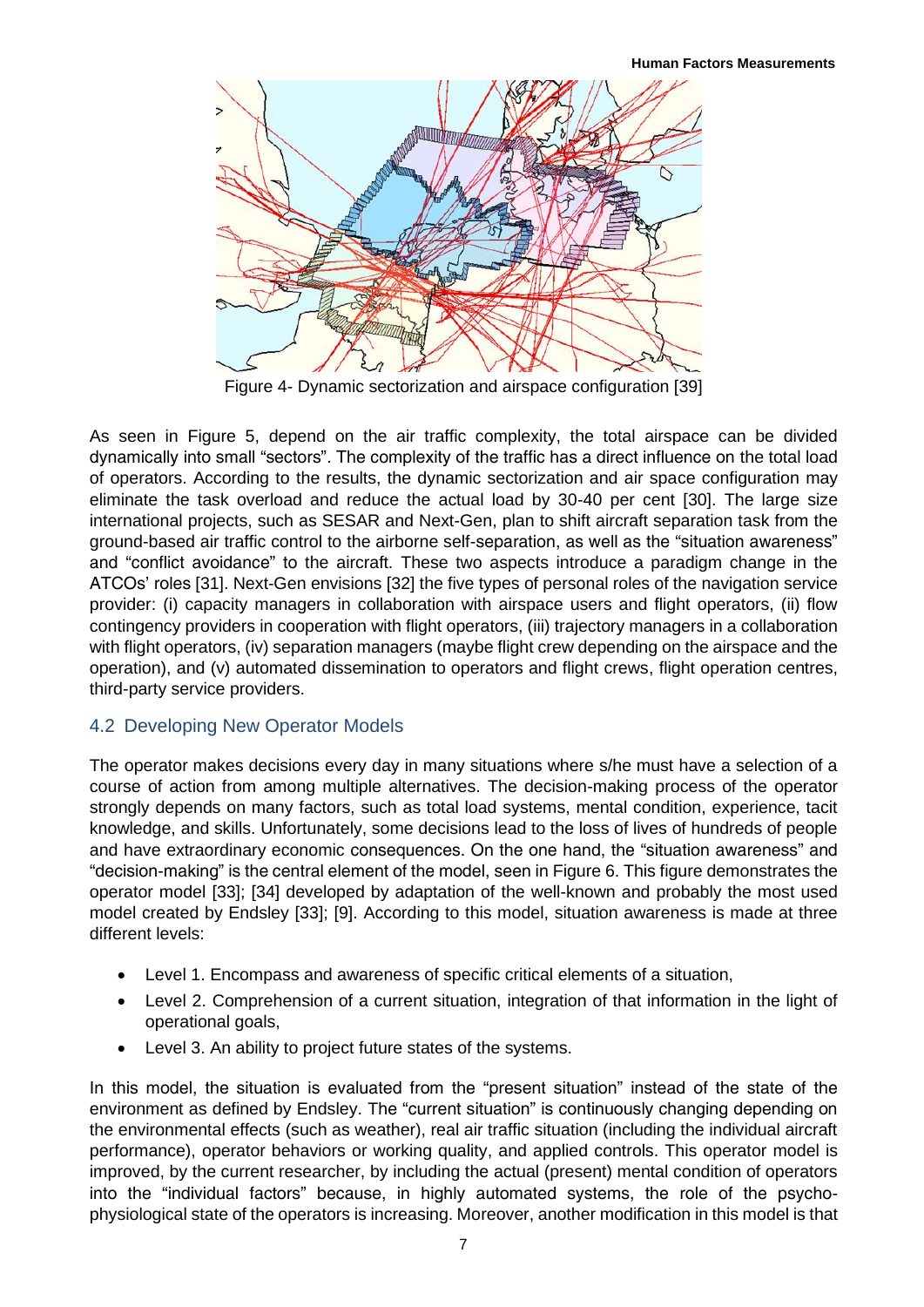operators apply "control actions" and then they face with new "present situation". This model starts with a "present situation"; after having the "control action", operators will have a new situation depend on the previous state. Depending on situation awareness, operators make decisions on how to control aircraft most safely. "Performance actions" do not only depend on the skills of the operator but also highly dependent on human aspects including operator behavior, practice, personal habits, personal characteristics (mental condition), physical and psychophysical conditions. For example, if an operator is tired or under being in a stressful situation, the reaction time of the operator is increasing. Operators may know absolutely what to do in a situation; however, if s/he does not have enough practice and experience, then this would create an accident as well.



Figure 5- The created model of situation awareness and decision making in future dynamic ATM environment [34]

The (i) system functions, (ii) operational characteristics, and (iii) operator-system interface (working environment) compose the system factors. The developed model includes some new system factors as (i) system operability (including interoperability), controllability and automation, (ii) system operational intensity and (traffic) complexity, observability and operational (flight) information system, and (iii) improving the working environment of operators to increase the level of situation awareness. The underlined new element and incorporated into the traditionally applied situation awareness model adapt the model to the future air transport system, and future air traffic management. As it is investigated and well-known, the success of situation awareness and decision-making highly depends on human behavior (skill and performance) and operator loads (work, task, information, communication, and mental load). As Rasmussen ([35]; [36]) defined thirty years ago, situation awareness and decision-making might be realized on three different levels. The first level, so-called "skill-based control" is applied by the operators when the situation is normal, and the operator can easily recognize the situations and can work "automatically". At the second level, the operators must recognize and identify the situation and apply the "rule-based" solutions to reach the expected situations. In case of abnormal flight situations or possible flight conflicts, the operators must derive the solution with their knowledge and practice. This level is called the "knowledge-based level".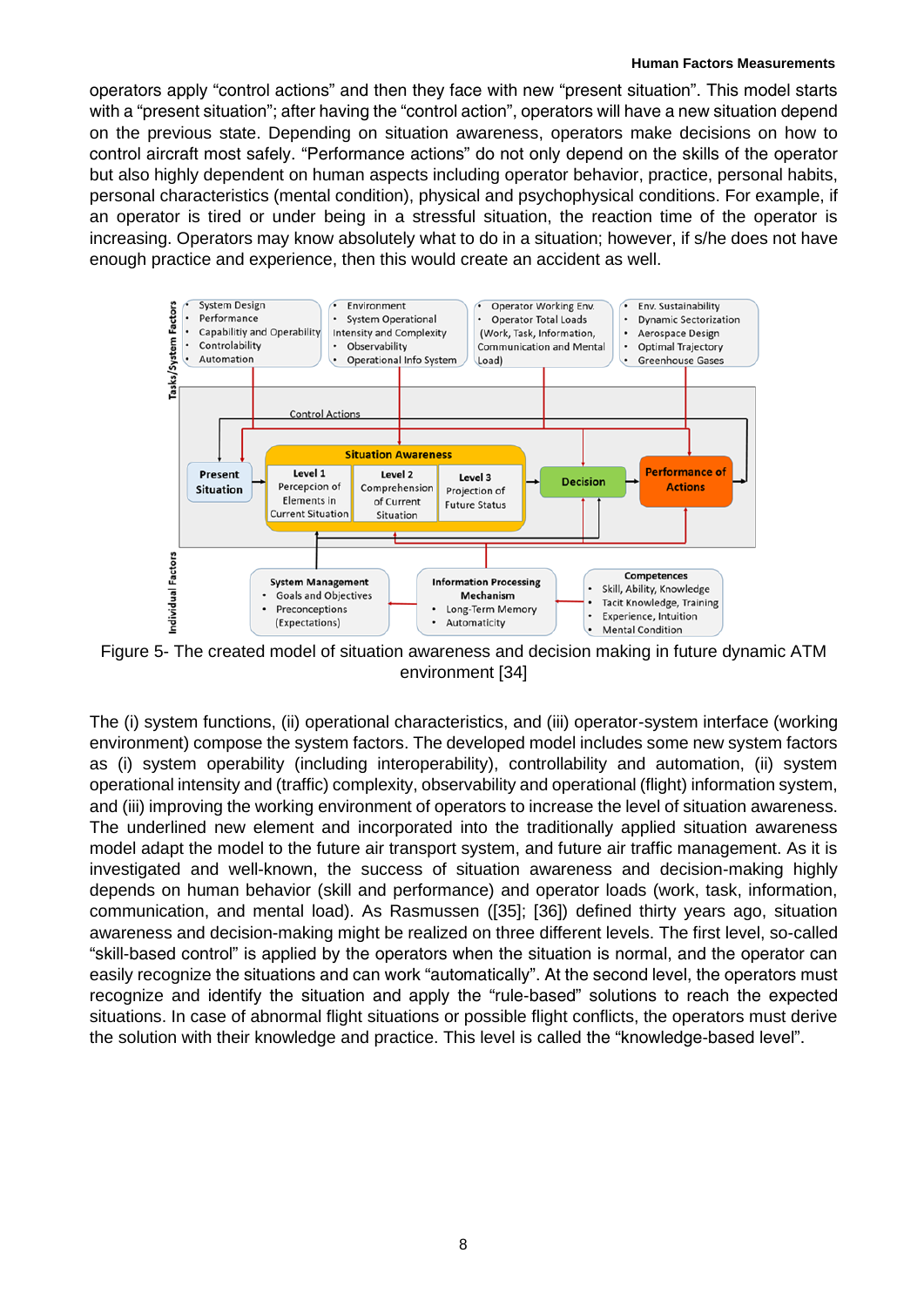

Figure 7- The improved model of human information processing and decision-making [25]

The information model of Wickens [25] was improved and adapted by the current researcher, to operators by including (i) sensory memory, (ii) situation awareness, (iii) skill and competence, and (iv) load measuring techniques (Figure 7). According to this model, after receiving information by the operator senses, receptors encode stimuli from the external environment. Thereafter, the collected information might transmit through sensory memory which limited a certain amount of information that can be processed for a concise time, about half a second to three seconds, and forwards to working memory. Finally, this information might be encoded and stored in long-term memory.

This information process highly depends on the operator's skill, competence, experience, physical and physiological condition. On the other hand, the total load of operators can be monitored from their responses during "situation awareness", "decision-making" and "performance actions". The information processing is linked with the reaction time of operators. Due to highly automated systems, information load increases some phases of flight such as take-off, approach, and landing particularly. It is, therefore, these flight phases that can generate a high metal state which can, in turn, lead to increased "reaction time", and reduced "decision-making time". According to Cummings [37], a person is capable of processing three bits of information per second on average without error. In case if an operator receives higher than three bits per second, the occurrence of unavoidable errors and loss of information can be expected. However, the rate of information processing highly depends on the operator's characteristics such as operator skills, competence, experience, total load, physical and physiological condition.

### 4.3 Eye Movement and Eye Blink Rate of Pilots

Given the importance of eye movements for visual perception, there has been a surge of interest in eye movements with numerous studies being conducted to clarify what kind of information can be derived from eye movements. A number of studies have suggested that eye movement, blinking rate, and fixation duration can be linked to the task, information processing, stress level, fatigue, and loads [38]; [39]. Many investigators have reported that an increase in eye movement when the task increases in difficulty [40]; [41]. Rui Fu et al. [40] reported that as the complexity of the task increases, an operator's mental load increases, which leads to an increase in the eye movement of operators. However, some investigators have reported otherwise; they found, an inverse relationship, a decrease in eye movement with task difficulty. For example, May et al. [42] indicated that eye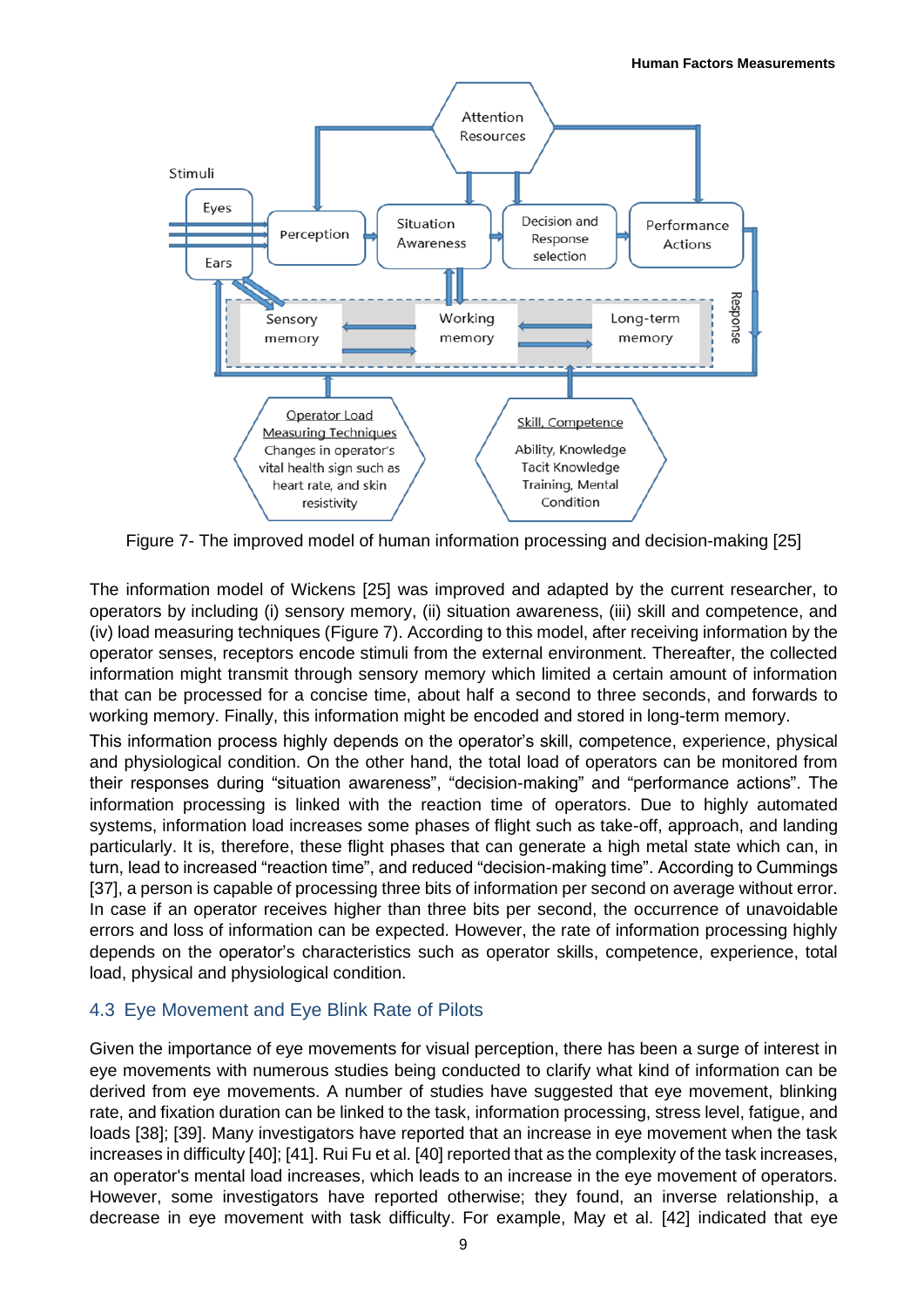movements were restricted as counting complexity increased. When the level of task difficulty increases, the total load of operators is also increasing, mainly work, task, and mental load.

In order to examine the number of eye movement and eye blink rate during different flight tasks, three flight scenarios were designed: (i) Visual Meteorological Conditions (VMC), (ii) Instrument Meteorological Conditions (IMC), and (iii) IMC with ADI (Attitude Directional Indicator) failure (Figure 8). According to the results, the number of eye movements of the experienced pilot was found (i) 1.31 per second under Visual Meteorological Conditions (VMC) scenario, (ii) 1.82 per second under Instrument Meteorological Conditions (IMC) scenario, and 2.38 per second under IMC with Attitude Directional Indicator (ADI) failure.



Figure 6- Eye movement comparison of the experienced pilot through different scenarios

In this research, eye blink rate was used as a measure of studying the connection between the mental state and the complexity of flight tasks. The human eye blinks once every four or five seconds on average – that is approximately 15-20 times per minute [44]. Eyeblink rates can be affected by a variety of different factors such as human behaviours, experience level, task (nature, difficulty, and engagement) and endogenous state (mental activity, psychological state, and state of attention). Several studies have shown that an increased level of task difficulty results in less frequent eye blinking [45];[46]; [47]. According to Jyotsna and Amudha [45], a constant increase in the level of task difficulty will increase the cognitive load and which results in a reduced number of eye blinks. In contrast to these researchers, some other studies reported that the blink rate is increasing as the task difficulty increased; [38]; [39];[40]. Tanaka & Yamaoka studied the relationship between blink rate and task difficulty and reported the more difficult the task became, the higher was the blink rate [38]. Additionally, a limited number of studies found no relationship between the degree of task difficulty and the blink rate. For example, Pauline Cho [41] reported that the level of task difficulty did not affect the blink rate in primary gaze and downward gaze. In this research, the eye blink rate of an experienced pilot was investigated through three flight scenarios: (i) Visual Meteorological Conditions (VMC), (ii) Instrument Meteorological Conditions (IMC), and (iii) IMC with Attitude Directional Indicator (ADI) failure.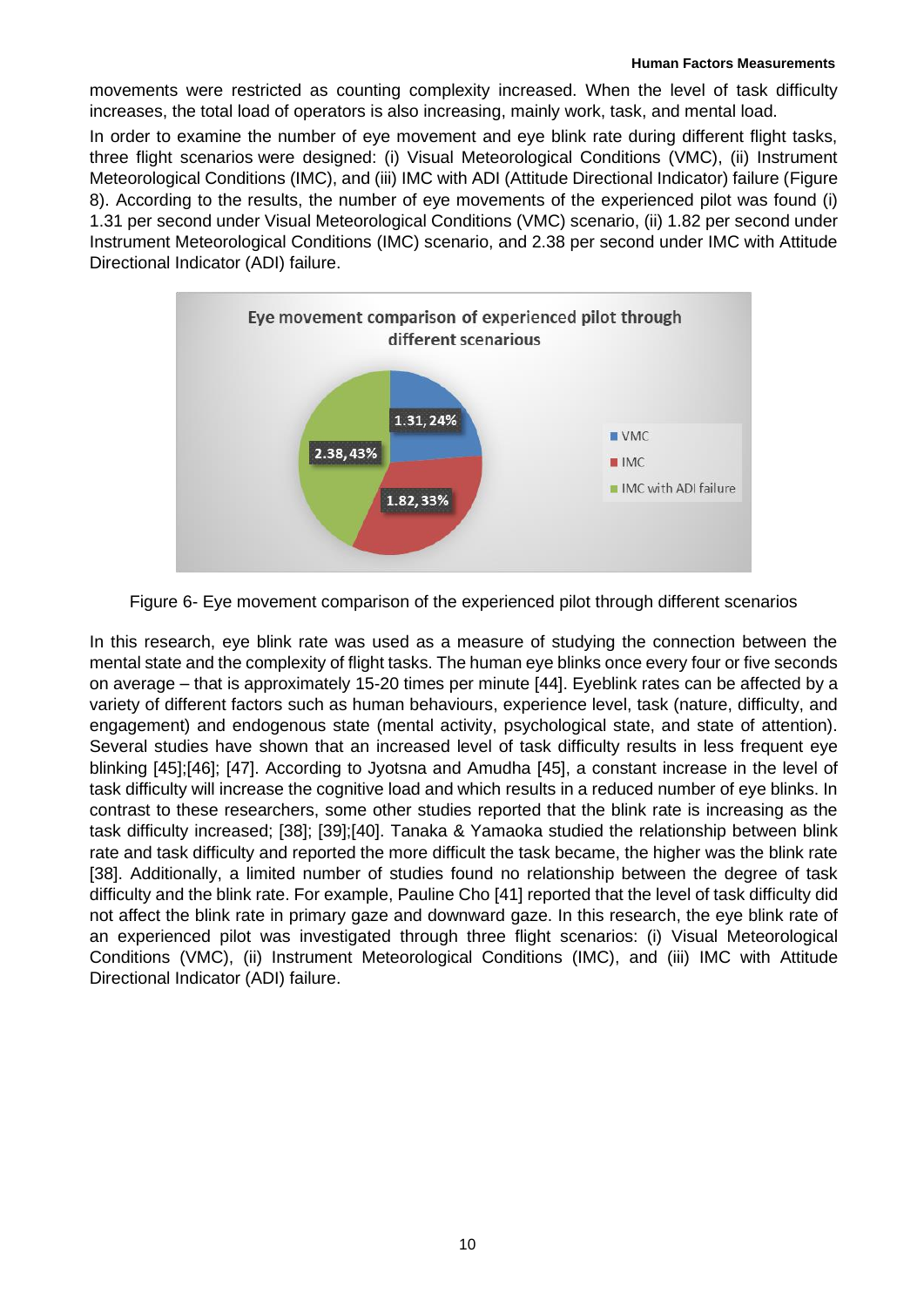

Figure 9- Eyeblink rate of the experienced pilot through different scenarios

The number of eye blink (full blink and half blink) of experienced pilot increased significantly in parallel to the task complexity: (i) 0.25 per second under Visual Meteorological Conditions (VMC) scenario, (ii) 0.29 per second under Instrument Meteorological Conditions (IMC) scenario, and 0.39 per second under IMC with Attitude Directional Indicator (ADI) failure (Figure 9). In addition to this, it is also noticed that eye flutters (rapid muscle movement in the eyebrow area) also increased.

According to the outcomes of these experiments, direct relationships were found between task difficulty and both eye movement and eye blink rate. As discussed earlier, a number of studies support the outcomes and methodology of the experiments. On the other hand, some others against these results. However, in my newly built concept, the autonomous system recognizes the operator in the loop and after start to continuously measure and store all the parameters on the subject in the operator environment including eye movement, blink rate, skin resistivity, and heart rate, etc. The autonomous system will have the ability to know what is the normal or abnormal value for each of the vital health parameters for a specific subject from the continuously stored data. In the case, if the system detects any sharp changes in the operator's vital health parameter(s), the autonomous system will automatically be reported to the control managers and supervisors, and generate some suggestions to the operators.

# 4.4 Pilot Decision Support System

The new operator load monitoring and management concepts were developed for pilots in order to improve their working environment and decision support system. The decision support system of pilots has three layers: (i) ground controlling system, (ii) onboard central processing unit, and (iii) smart cockpit screen. The ground controlling system includes ATM, aircraft remote control, S/PATS support centre, and S/PATS management. The onboard central processing unit contains (i) pilot load management, (ii) situation awareness, and (iii) decision support. The onboard central processing unit collects and analyses the available data, including the information provided by cooperating with other aircraft and ground systems. The cockpit screen provides (i) the four types of pilot loads (work, task, information, and mental load) are presented in forms of colored lines (left-bottom side), (ii) the tasks of pilots are displayed (central part), (iii) advice of pilots are given in a text form (right bottom), and (iv), the screen contains the more than 180-degree view of ahead and side of the aircraft (upper hand). The view on the left and right sides are shown as synthetic vision pictures. The central view is the real view, but the head-up display shows the recommended flight path (in predicted tunnel forms) and gives some other recommendations, measured information (Figure 10).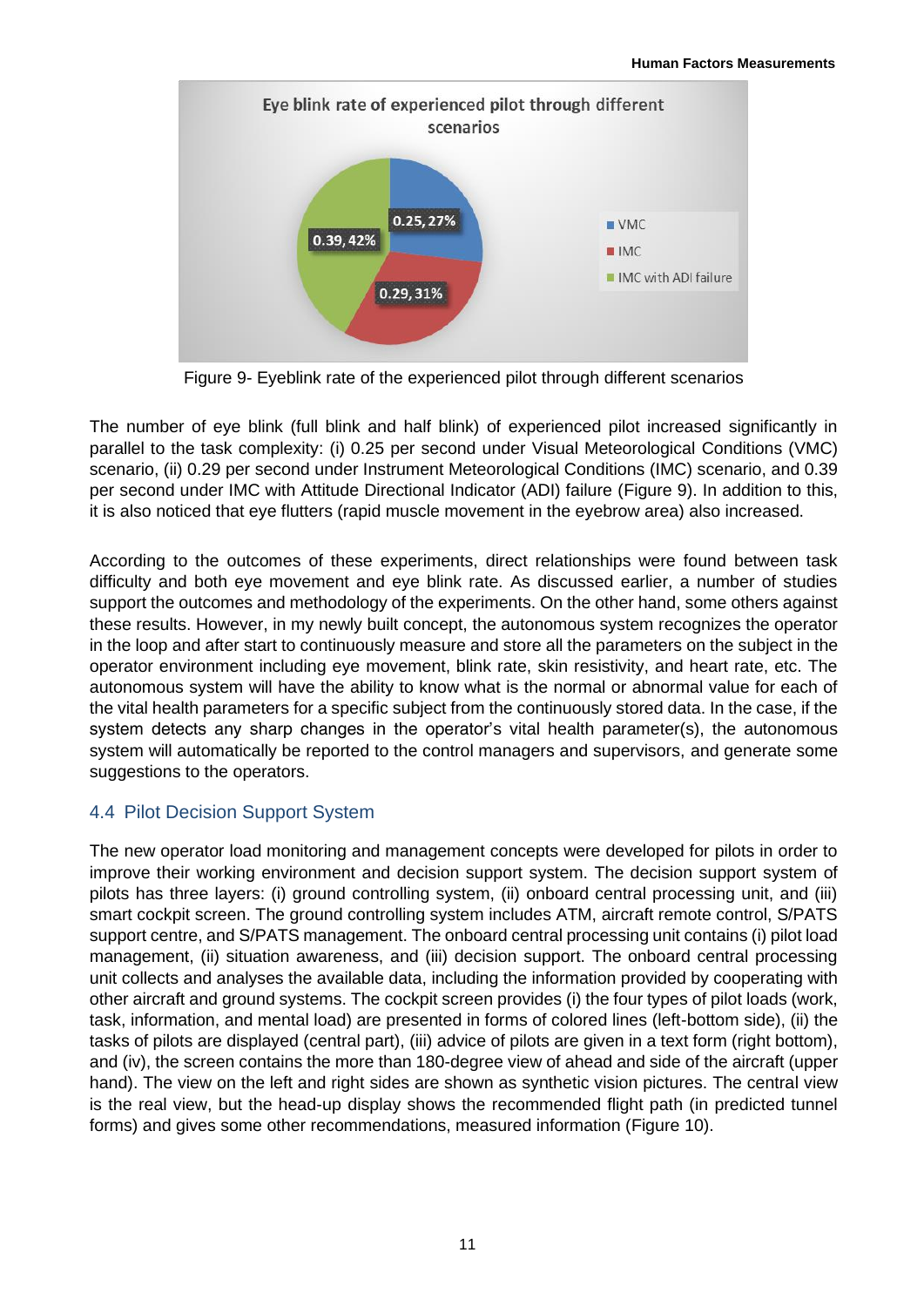

Figure 10- Functional model of the pilot decision support system (s. – sensors) [43])

For example, the ground sensed information on the wind and wind shear under the landing trajectory. The supporting systems include all the possible methods that may help in reaching better flight performance and better stability, flight dynamics, and control characteristics of the aircraft. The recommended pilot decision support system is based on (i) environment, (ii) technology, and (iii) solution (software) developments.

### **5. Conclusion**

Air transportation is expected to continue growing considerably over the next two decades. In dealing with this growth, it is essential to ensure the highest level of safety and security. After analyzing the well-known situation awareness models of Endsley and the information model of Wickens, new situation awareness and operator load model have been created. These operator models had been used for developing general ideas on load management taking into account the interaction of identified loads reducing the work quality of operators. In addition to this, in the framework of a SESAR project, a concept of dynamic sectorization was developed. The dynamic sectorization and air space configuration concept may eliminate the task overload and reduce the actual load by 30- 40 per cent.

The complexity of the task found directly proportional to the number of eye movements per second in this research. In other words, if the complexity of task increases, the number of eye movement per second also respectively increase. Concerning this, the number of eye movements of the experienced pilot measured as (i) 1.31 per second under Visual Meteorological Conditions (VMC) scenario, (ii) 1.82 per second under Instrument Meteorological Conditions (IMC) scenario, and 2.38 per second under IMC with Attitude Directional Indicator (ADI) failure.

According to the results of the eye blink rate, the number of eye blink (full blink and half blink) of experienced pilot increased significantly in parallel to the task complexity: (i) 0.25 per second under Visual Meteorological Conditions (VMC) scenario, (ii) 0.29 per second under Instrument Meteorological Conditions (IMC) scenario, and 0.39 per second under IMC with Attitude Directional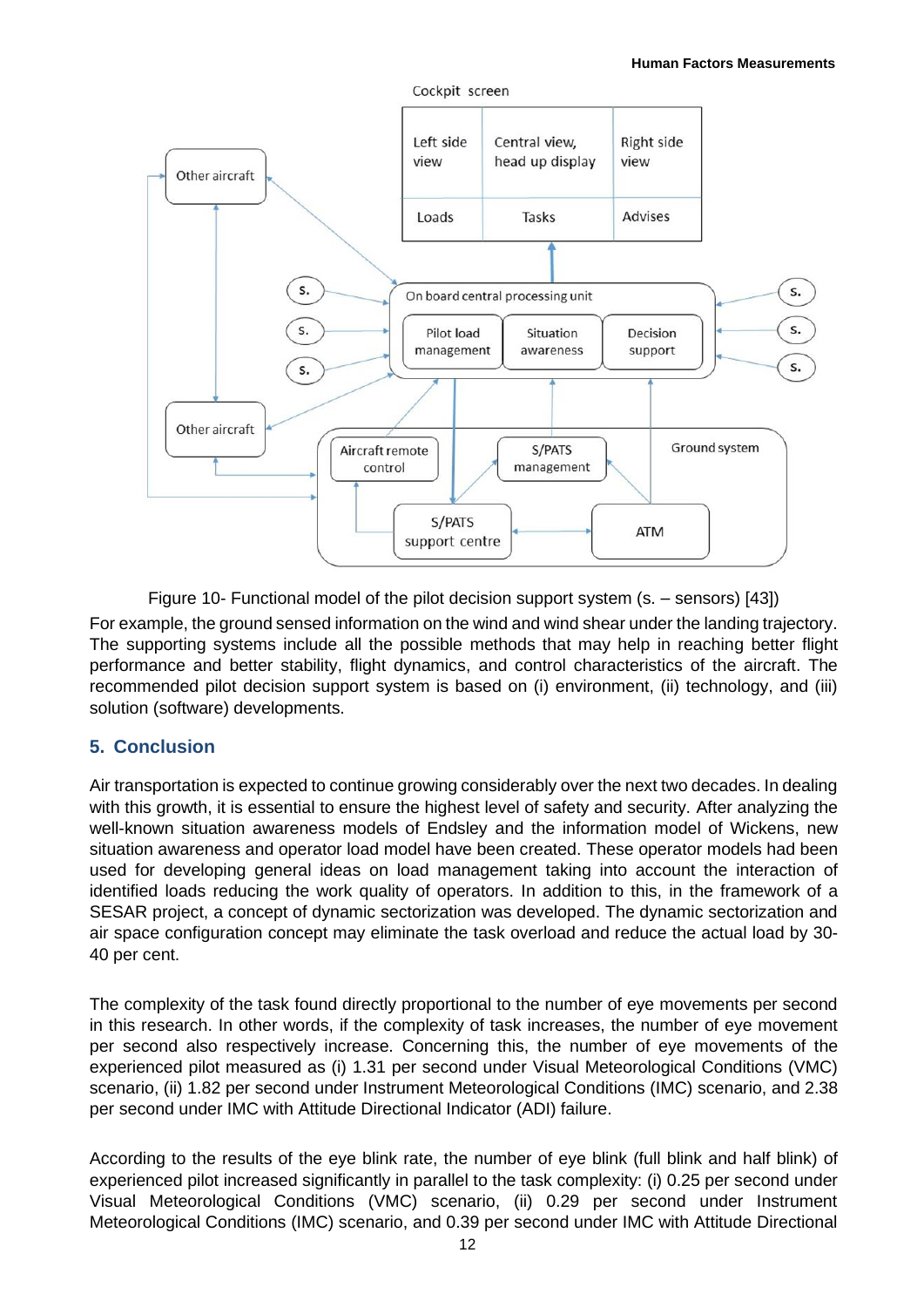Indicator (ADI) failure. In addition to this, it is also noticed that eye flutters (rapid muscle movement in the eyebrow area) also increased.

With the developed models and concepts, the load of operators can be continuously monitored and managed in the working environment. If the operators in the loop are incapable of dealing with the routine tasks (such as strip marking, transferring an aircraft to the next sector) or failure, the control of aircraft will able to take over from the pilots in the loop by ground operators or the fatigue ATCOs can be replaced with the fresh ones. According to the test results system balance operator total load, thereby increasing the safety of operators' action, particularly in an abnormal /emergency situation.

# **6. Copyright Statement**

The authors confirm that they, and/or their company or organization, hold copyright on all of the original material included in this paper. The authors also confirm that they have obtained permission, from the copyright holder of any third party material included in this paper, to publish it as part of their paper. The authors confirm that they give permission, or have obtained permission from the copyright holder of this paper, for the publication and distribution of this paper as part of the ICAS proceedings or as individual off-prints from the proceedings

# **7. References**

- [1] Boeing, "Boeing Aero Magazine," 2007.
- [2] EUROCONTROL, *"Human Factor Strategy," Skybrary*.
- [3] U. Kale, "'Role of Operators in Future Highly Automated Aviation,'(ISSA-2019)," in *in Proceedings of International Symposium on Sustainable Aviation*, 2019, pp. 20–24.
- [4] D. Petersen, "Human error reduction and safety management," *Van Nostrand Reinhold, New York, USA, and Chapman & Hall, 2-6 Boundary Row, London SE1 8HN, United Kingdom, 3rd ed., 1996. xvii, 397p. Illus. Bibl.ref. Index. Price (in Europe): GBP 45.00.* 1996.
- [5] CAA, "Global Fatal Accident Review 1980-96 (CAP 681)," London, 1998.
- [6] M. R. Endsley, "Toward a theory of situation awareness in dynamic systems," *Human Factors*. 1995.
- [7] M. Khazab *et al.*, "Evaluating pilot situation awareness using multi-agent systems," *Intell. Decis. Technol.*, 2013.
- [8] B. J. Underwood, *Psychological research. Englewood Cliffs*. United State: Prentice-Hall, 1957.
- [9] M. R. Endsley, "Measurement of situation awareness in dynamic systems," *Hum. Factors*, vol. 37, no. 1, 1995.
- [10] J. M. Flach, "Situation awareness: Proceed with caution," *Human Factors*. 1995.
- [11] N. B. Sarter and D. D. Woods, "Situation Awareness: A Critical But III-Defined Phenomenon," *Int. J. Aviat. Psychol.*, 1991.
- [12] B. M. Huey and C. D. Wickens, *Workload Transition: Implications for Individual and Team Performance*. Washington, D.C.: National Academy Press, 1993.
- [13] E. Salas, A. S. Dietz, and R. M. Taylor, "Situational Awareness Rating Technique (SART): The Development of a Tool for Aircrew Systems Design," in *Situational Awareness*, 2018.
- [14] K. Smith and P. A. Hancock, "Situation awareness is adaptive, externally directed consciousness," *Human Factors*. 1995.
- [15] M. R. Endsley, "Design and Evaluation for Situation Awareness Enhancement," *Proc. Hum. Factors Soc. Annu. Meet.*, 1988.
- [16] M. R. Endsley, "Situation Awareness Global Assessment Technique (SAGAT)," in *IEEE Proceedings of the National Aerospace and Electronics Conference*, 1988.
- [17] S. G. Hart, "NASA-task Load Index (NASA-TLX)," *Proc. Hum. Factors Ergon. Soc.*, 2006.
- [18] U. Kale and M. B. Tekbas, "Operator's Subjective Decisions-Improving the operator's (Pilot and Air Traffic Control) decision making," *Sci. Coop. Int. J. Mech. Aerosp. Eng.*, vol. 3, no. 1, pp. 43–51, 2017.
- [19] V. Kasyanov, *Subjective analysis*. Kyiv/Ukraine: National Aviation University of Kyiv, 2007.
- [20] J. Rohacs and V. A. Kasyanov, "Pilot subjective decisions in aircraft active control system," *J.*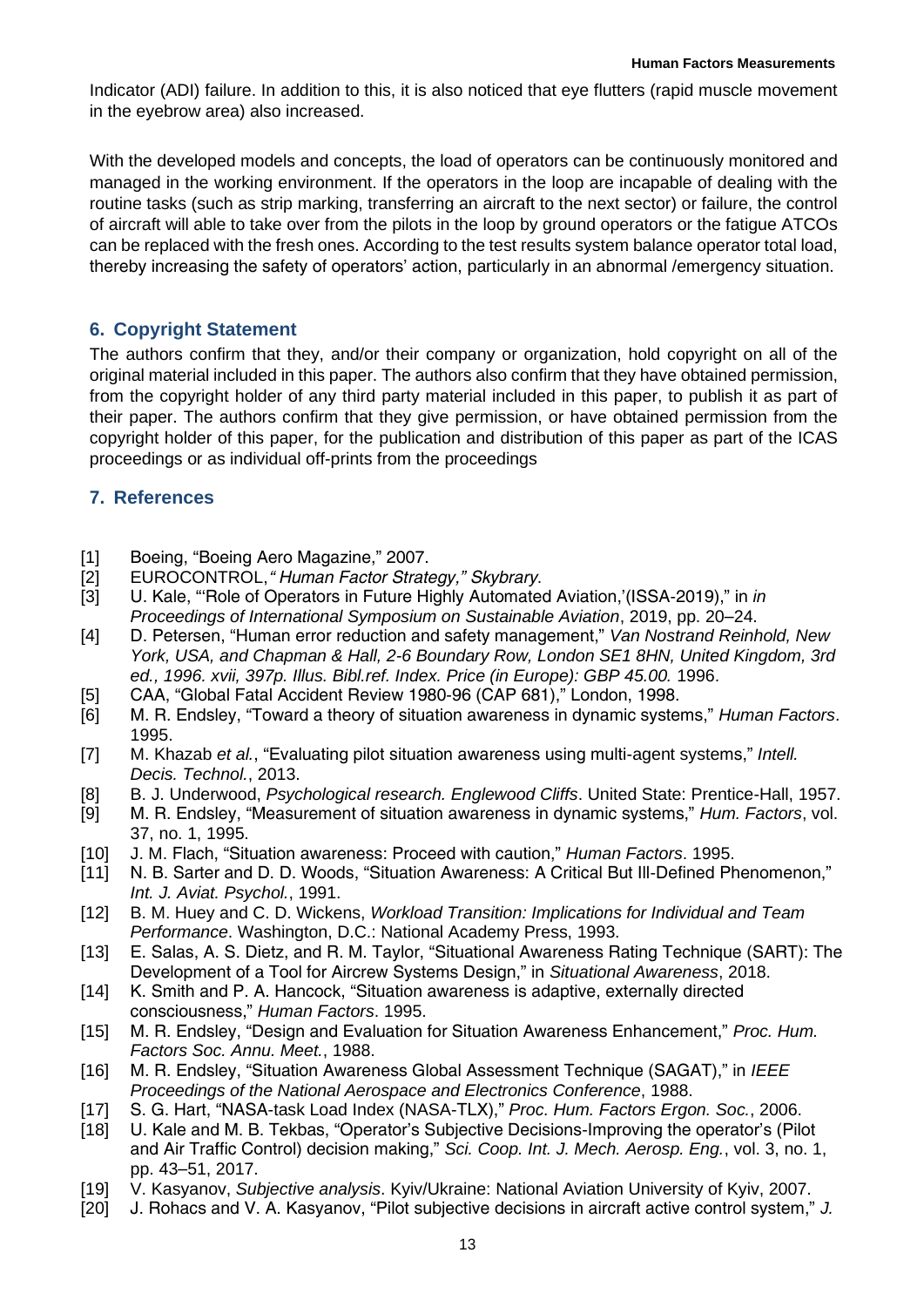*Theor. Appl. Mech.*, vol. 49, no. 1, 2011.

- [21] K. J. Sarno and C. D. Wickens, "Role of Multiple Resources in Predicting Time-Sharing Efficiency: Evaluation of Three Workload Models in a Multiple-Task Setting," *Int. J. Aviat. Psychol.*, 1995.
- [22] A. R. Watson, C. Ntuen, and E. Park, "Effects of task difficulty on pilot workload," *Comput. Ind. Eng.*, 1996.
- [23] M. Flach, J. and Mulder, "Putting Humans Into Control," 2004.
- [24] D. Marr, "Vision: a computational investigation into the human representation and processing of visual information.," *Vis. a Comput. Investig. into Hum. Represent. Process. Vis. information.*, 1982.
- [25] C. D. Wickens, *Engineering psychology and human performance, 2nd ed.* 1992.
- [26] S. Kinzhikeyev, A. Wangai, and U. Kale, "Influence of state management on environment sustainability," in *Materials of International practical science conference " Ualikhanov Readings-21*, 2017.
- [27] A. Wangai, U. Kale, S. Kinzhikeyev, and M. B. Tekbas, "Influence of e-mobility on total impact on transport means," in *IFFK 2017*, 2017, pp. 94–100.
- [28] A. Wangai, U. Kale, S. Kinzhikeyev, and M. B. Tekbas, "A method for comparison of impacts of the transportation means," in *Transport Means 2017 (21st International Scientific Conference)*, 2017.
- [29] K. Tánczos and Á. Török, "Impact of transportation on environment," *Period. Polytech. Transp. Eng.*, 2008.
- [30] J. Rohacs, R. Daniel, I. Jankovics, and U. Kale, "Sector Design and Dynamic Airspace Configuration," in *Repüléstudományi Közlemények XXIX. Évfolyam*, 2017.
- [31] J. Rohacs, D. Rohacs, and I. Jankovics, "Conceptual development of an advanced air traffic controller workstation based on objective workload monitoring and augmented reality," *Proc. Inst. Mech. Eng. Part G J. Aerosp. Eng.*, vol. 230, no. 9, 2016.
- [32] FAA, "Concept of Operations for the Next Generation of Air Transportation System," *Tech. Rep.*, 2010.
- [33] I. Jankovics and U. Kale, "Developing the pilots' load measuring system," *Aircr. Eng. Aerosp. Technol.*, vol. 91, no. 2, 2019.
- [34] U. Kale, I. Jankovics, J. Rohacs, and D. Rohacs, "Load monitoring for operators' load management," in *31st Congress of the International Council of the Aeronautical Sciences, ICAS 2018*, 2018.
- [35] J. Rasmussen, "Skills, Rules, and Knowledge; Signals, Signs, and Symbols, and Other Distinctions in Human Performance Models," *IEEE Trans. Syst. Man Cybern.*, 1983.
- [36] J. Rasmussen, *Information processing and human-machine interaction*. 1986.
- [37] R. . Cummings, "The analysis of driving skills.," *J.Aust. Road Res. Board*, vol. 1(9), pp. 4–14., 1964.
- [38] R. Zargari Marandi, P. Madeleine, O. Omland, N. Vuillerme, and A. Samani, "Reliability of Oculometrics during a Mentally Demanding Task in Young and Old Adults," *IEEE Access*, 2018.
- [39] R. Zargari Marandi, P. Madeleine, Ø. Omland, N. Vuillerme, and A. Samani, "Eye movement characteristics reflected fatigue development in both young and elderly individuals," *Sci. Rep.*, 2018.
- [40] R. Fu *et al.*, "Research on heart rate and eye movement as indicators of drivers' mental workload," in *Road Safety and Simulation*, 2011.
- [41] K. Rayner, *Eye Movements in Reading: Perceptual and Language Processes*. New York: Academic Press, 1983.
- [42] J. G. May, R. S. Kennedy, M. C. Williams, W. P. Dunlap, and J. R. Brannan, "Eye movement" indices of mental workload," *Acta Psychol. (Amst).*, 1990.
- [43] I. Jankovics, U. Kale, and D. Rohacs, "Modernizing the tasks of ATCO for reducing the total environmental impact of aviation,' (ISSA-2018).," in *in Proceedings of International Symposium on Sustainable Aviation 2018*, 2018.
- [44] E. Wascher, H. Heppner, T. Möckel, S. O. Kobald, and S. Getzmann, "Eye-blinks in choice response tasks uncover hidden aspects of information processing," *EXCLI J.*, 2015.
- [45] A. Nagy and I. Jankovics, "Tanszéki repülésszimulátor laboratorium modernizálása (Modernization of the departmental flight simulator) repüléstudományi közlemények,'" 2012.
- [46] National Transportation Safety Board, "'Aviation accident database synopsis,.'"